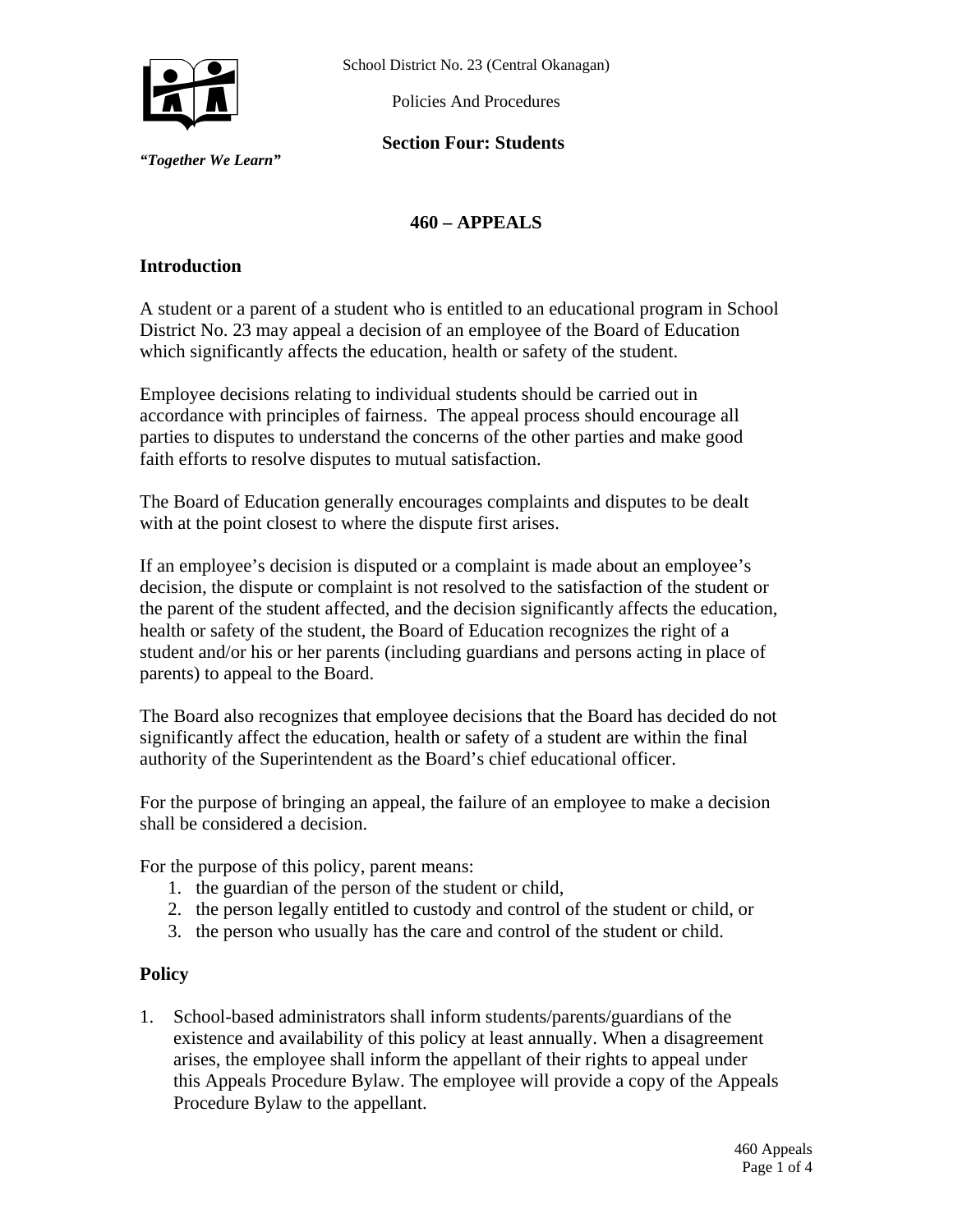School District No. 23 (Central Okanagan)



Policies And Procedures

## **Section Four: Students**

*"Together We Learn"* 

- 2. The usual process for an appellant to follow is:
	- 2.1 meet with the employee who made the decision to try to reach a solution;
	- 2.2 if the problem is unresolved, meet with the employee's supervisor(s);
	- 2.3 if the problem is unresolved after meeting with the employee's supervisor(s), meet with the area Director of Instruction;
	- 2.4 if the problem is unresolved after meeting with the area Director of Instruction, meet with the Superintendent;
	- 2.5 if the appellant is not satisfied with the response provided in 2.4, an appeal may be submitted to the Board;
	- 2.6 appeals regarding instructional resource and library resource centre materials or student placement shall follow Regulations 460.1 and 460.2 respectively.

If the steps in this section are not successful, a parent and/or student begins the Board appeal process by presenting a written Notice of Appeal to the Secretary-Treasurer within fifteen (15) school days after being informed of the decision that is being appealed, or from the date of completion of the dispute resolution steps referred to above, whichever is later.

- 3. Every appeal to the Board must be initiated by the appellant submitting Form 460 to the Secretary-Treasurer. Within fifteen school days of the receipt of Form 460, the Secretary-Treasurer must inform the appellant of the date of the hearing or provide reasons for the Board decision to not hear the appeal.
- 4. Appeals to the Board of Education are to be carried out in accordance with principles of fairness, including:
	- 4.1 The appeal process should be accessible to parents and students. Information about the appeal process and relevant policies should be readily accessible to all, including employees, students and parents. Reasonable accommodation should be provided where necessary to allow parents or students to make use of the appeal process.
	- 4.2 Appellants are entitled to receive the same written and oral information to be used in the appeal as is provided to the Board by administration and to have an opportunity to respond to it.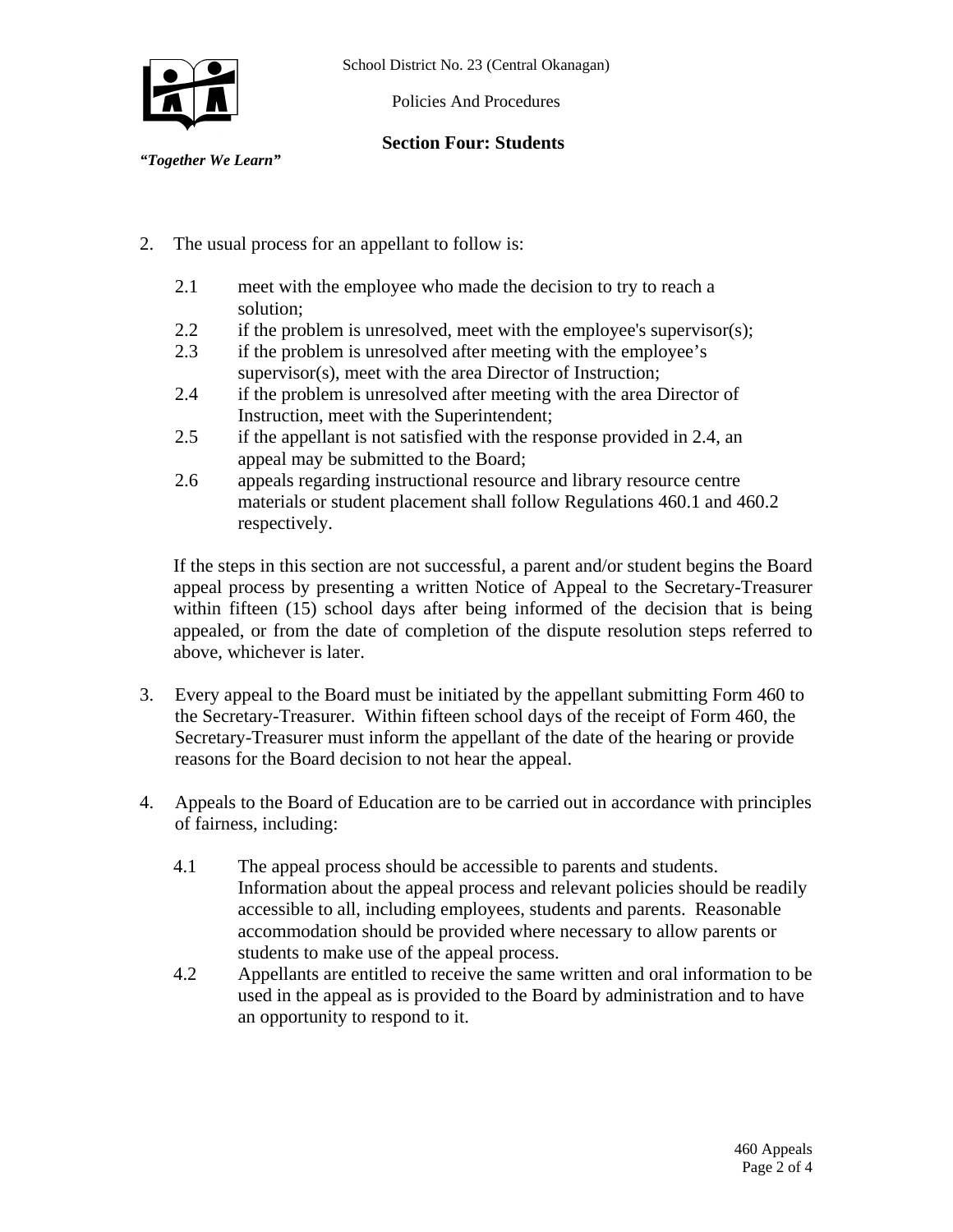

Policies And Procedures

### **Section Four: Students**

*"Together We Learn"* 

- 4.3 The Board accepts its responsibility to exercise its independent judgment when hearing appeals. In particular, a board officer or trustee who has mediated or attempted to resolve the decision being appealed, or who has investigated the matter, shall not assist the Board of Education with its deliberations on the appeal.
- 4.4 A student or parent shall not be subjected to retribution by the Board, its officers or employees because an appeal has been made.
- 5. If a student under the age of 19 years initiates the appeal, a copy of the appeal will be sent to the parent/guardian.
- 6. The Board recognizes that whether a decision significantly affects a student's education, health, or safety is a matter for individual consideration. The following will normally be considered (but not limited to) to be matters that significantly affect a student's education, health or safety:
	- 6.1 suspension or exclusion of a student from a school for a period in excess of 10 days, or that could prevent the student from fulfilling graduation requirements in a timely way;
	- 6.2 decisions regarding placement in an educational program other than access to a specific course or class;
	- 6.3 decisions regarding whether a student has met the requirements for promotion from one grade or course to the next, or has met the requirements for secondary school graduation;
	- 6.4 denial of a request for an individual education program;
	- 6.5 failure to consult with regard to a student's individual education program;
	- 6.6 exclusion due to student conduct;
	- 6.7 exclusion due to medical conditions that endangers others;
	- 6.8 exclusion due to inability to pay (fees or deposit).

 Decisions made on appeals are not precedential and are not binding on future decision-makers.

- 7. The Board may refuse to hear an appeal if:
	- 7.1 the appellant has not followed the correct appeals process;
	- 7.2 the appeal has not been initiated within a reasonable time (usually 15 school days) from the date of the decision being made;
	- 7.3 the Board determines that the decision does not significantly affect the student's education, health or safety.